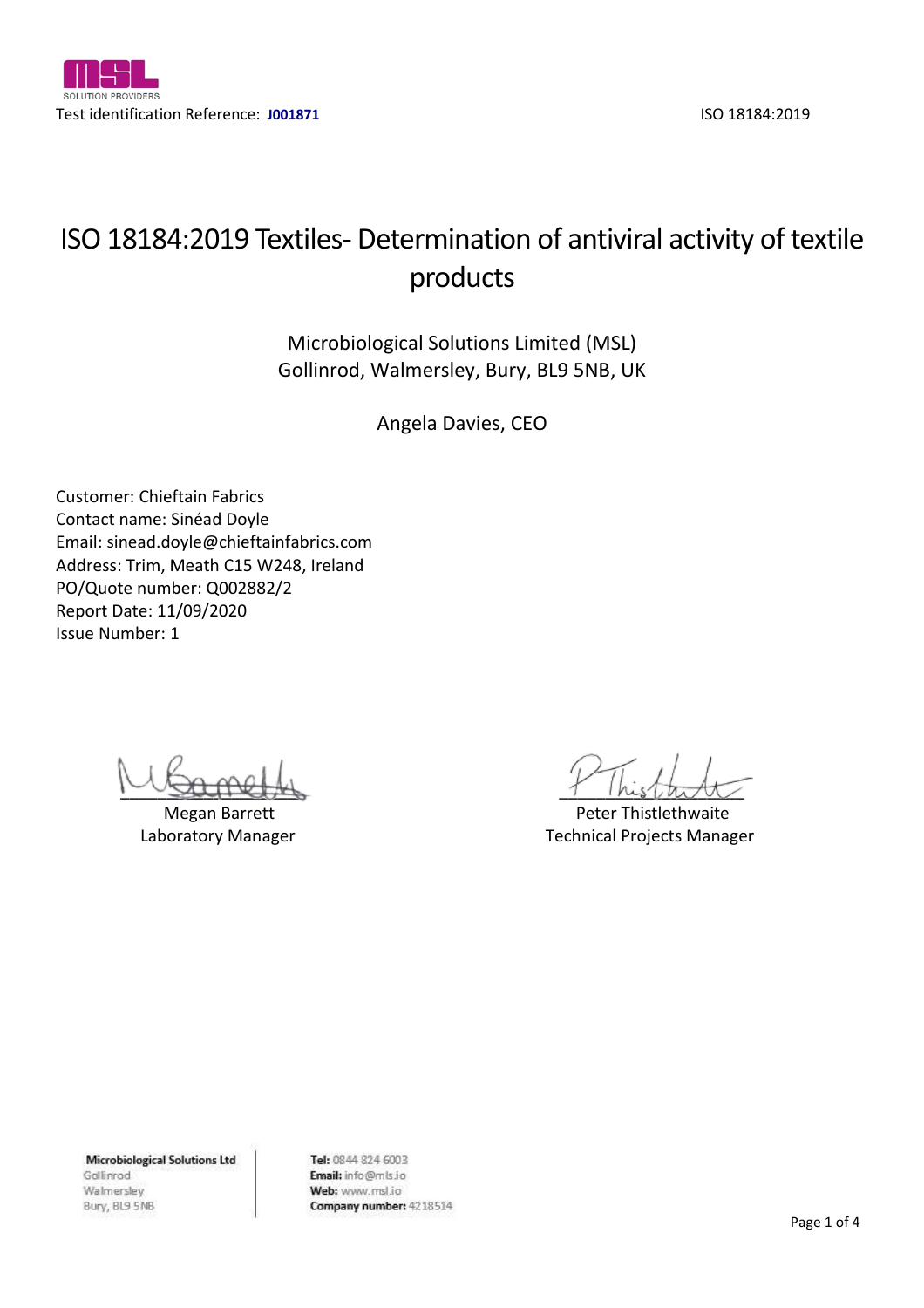

### Test identification Reference: **J001871** ISO 18184:2019

| <b>Test information</b><br><b>Deviation</b>                      |                                     |  |
|------------------------------------------------------------------|-------------------------------------|--|
| <b>Name of Product</b><br>Test 1 - Chieftain Just Patterns Vinyl |                                     |  |
|                                                                  | Test 2 - Purple Textured Vinyls     |  |
| <b>Batch Number &amp; Expiry Date</b>                            | N/S                                 |  |
| Date of Delivery                                                 | 03/06/2020                          |  |
| <b>Period of Analysis</b>                                        | 23/07/2020                          |  |
| <b>Manufacturer / Supplier</b>                                   | <b>Chieftain Fabrics</b>            |  |
| <b>Storage Conditions</b>                                        | Ambient                             |  |
| <b>Appearance of the Product</b>                                 | Blue vinyl                          |  |
|                                                                  | Purple vinyl                        |  |
| <b>Neutralisation Method</b>                                     | <b>Dilution</b>                     |  |
| <b>Test Concentrations</b>                                       | As supplied                         |  |
| <b>Test Temperature</b>                                          | $25^0C + 1^{\circ}C$                |  |
| <b>Temperature of Incubation</b>                                 | $37^{\circ}$ C $\pm$ 1 $^{\circ}$ C |  |
| <b>Identification of the Viral Strains:</b>                      | Feline corona virus, Strain Munich  |  |
| <b>Contact Times</b>                                             | $1 hour + 10s$                      |  |

#### **Test Result Summary**

**The test fabrics have shown the following log reductions when tested against Feline coronavirus with a 1 hour contact time:**

The test results on this report refer only to the items tested as supplied by the customer. This report shall not be reproduced except in full and with written approval of Microbiological Solutions Ltd. All reports are archived for a minimum of 2 years. The sample will be retained for 1 month unless otherwise requested in writing.

|                | <b>Feline coronavirus</b> | COVID-19 (SARS-        |  |
|----------------|---------------------------|------------------------|--|
|                |                           | CoV <sub>2</sub> )     |  |
| Realm          | Riboviria                 | Riboviria              |  |
| Order          | <b>Nidovirales</b>        | <b>Nidovirales</b>     |  |
| Family         | Coronaviridae             | Coronaviridae          |  |
| Genus          | Alphacoronavirus          | <b>Betacoronavirus</b> |  |
| <b>Species</b> | Alphacoronavirus 1        | COVID-19               |  |

The members of the family Coronaviridae are enveloped and have a positive sense RNA genome. Coronaviruses have a distinct morphology with an outer 'corona' of embedded envelope spikes. These viruses cause a broad spectrum of animal and human disease.

Andrew M.Q. King, Michael J. Adams, Eric B. Carstens, and Elliot J. Lefkowitz 'Virus Taxonomy,

Classification and Nomenclature of Viruses, Ninth Report of the International Committee on Taxonomy of Viruses' 2012 ISBN 9780123846846

**Microbiological Solutions Ltd** Golfinrod Walmersley Bury, BL9 5NB

**Test 1 – 1 log (90%) Test 2 – 1.21 log (93.81%)**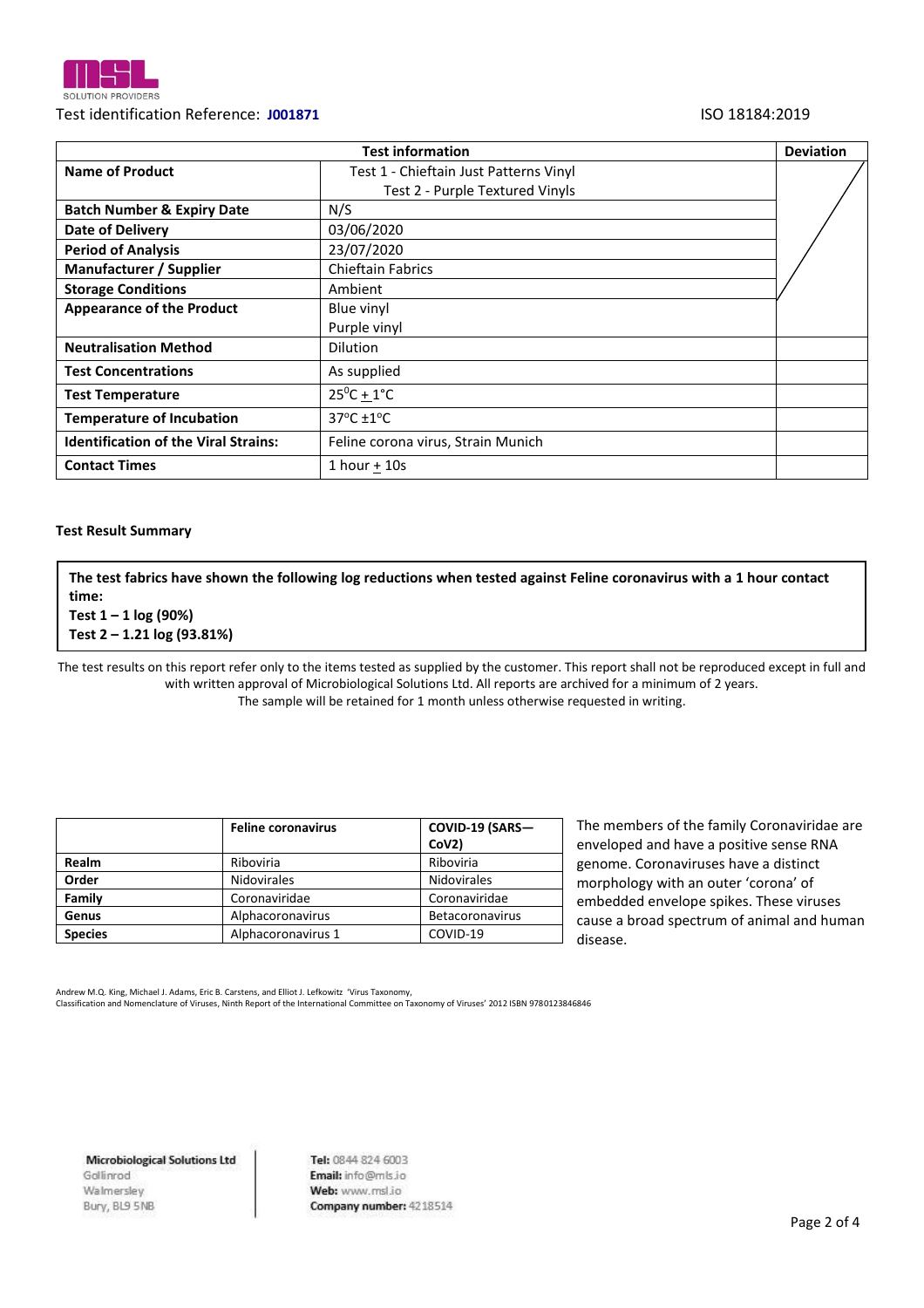

# Test identification Reference: **J001871** ISO 18184:2019

### **Scope**

This standard outlines the test method for the determination of the antiviral activity of the textile products against specified viruses.

#### **Method**

A 20mmx20mm sample of test material is cut (overall mass should be 0.40g and can be made up with extra material if required). 9 control pieces are required and 6 test pieces.

3 pieces of each material are used to test the effect of the fabric on cells without virus (cytotoxicity), 3 control pieces are used to recover the starting titre of virus. The remaining pieces ate inoculated with 200 $\mu$ l of virus at a concentration of  $\sim$ 10<sup>7</sup>TCID<sup>50</sup> (giving a final concentration of  $10<sup>5</sup>$ ) and left for the contact time.

Following the contact time, the fabric is recovered in 20ml of cell culture media and enumerated onto an appropriate cell line. TCID50 is calculated following the appropriate incubation time. Antiviral activity is calculated by comparison of the antiviral test material to the immediate recover from the control fabric.

**Microbiological Solutions Ltd** Gollinrod Walmersley Bury, BL9 5NB